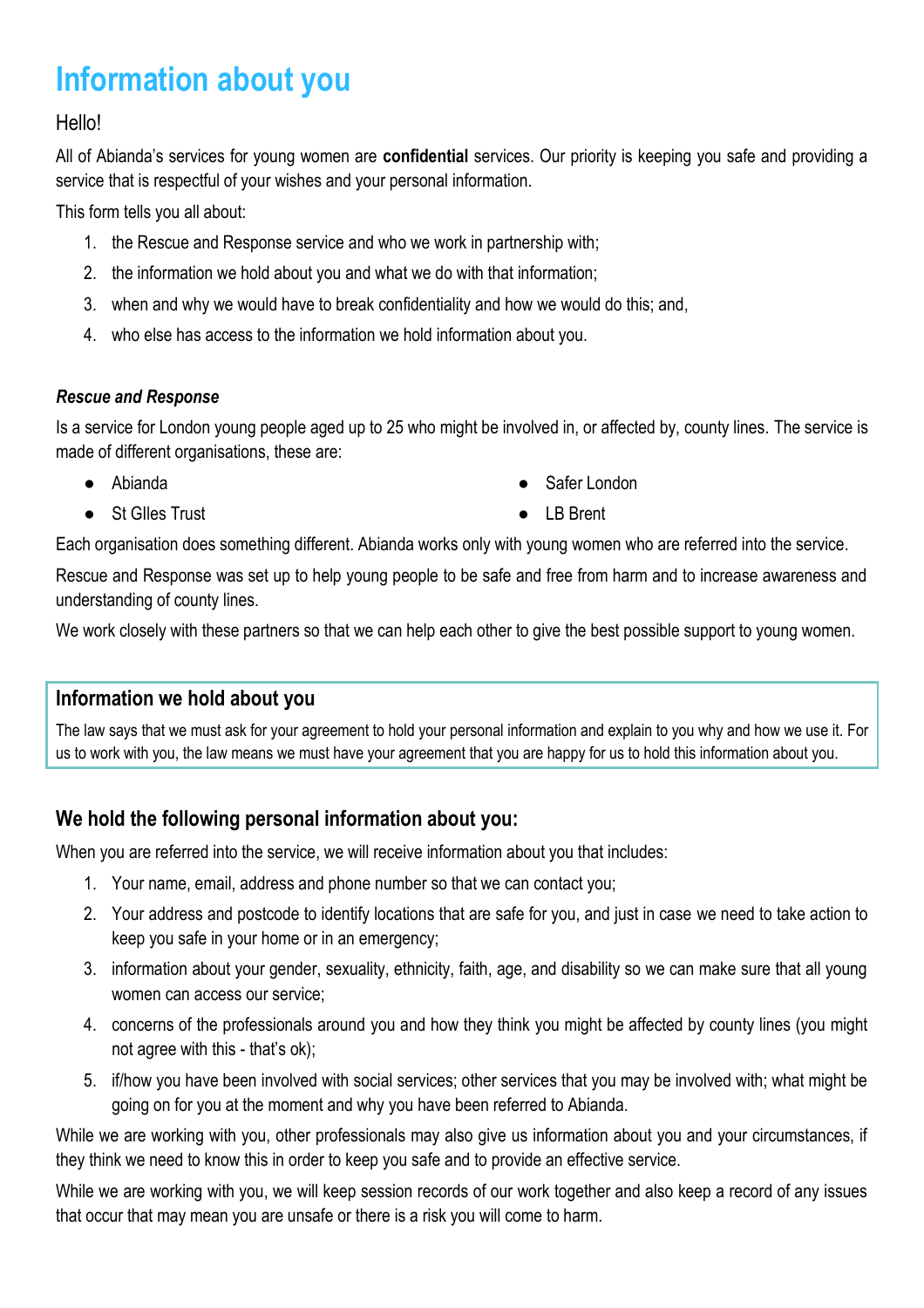# **Confidentiality**

**'Confidential'** means that any information shared with someone in trust

can only be passed on to someone else with the agreement of the person disclosing it.

This means that what you say in our services will not be shared with anyone else if you do not want it to be.

## **How will we store information about you?**

All of our records and information about you is kept on secure, password protected and encrypted computers. As much as possible we try and make sure that the information we hold about you will not be linked to you. On Abianda computers, we do this by removing your name and personal information from most of our records about you.



If we have to share information about, we will do this via secure email to ensure that no one else can get access to these emails apart from the person we have sent it to.

On Rescue and Response, we also record information about our work with you on a system called ECINS. This is confidential too, but there are some bits of information that automatically get shared with the rest of the R&R team. This will only be information that is already known and shared with the professional network or other services. This includes:

- If you go missing (this would probably already have been repeat to the police)
- When we last had contact with a professional in the team around you (care home, social worker, teacher etc)
- Date we last saw you in person
- If you have stopped working with us and the reason why
- If your social worker/support worker has changed
- If we have attended a professionals meeting in order to support you and what we have agreed to do (we would share this with you too)
- Any big changes in your life, like change of school or address. This also might include when you experience difficulties like being arrested or losing someone you care about
- If you have a social worker, YT worker or probation officer

## **Who else will we share your information with?**

On ECINS, other professionals who do not work with Abianda, could search your name if they wanted to see if you were being supported by any other service. However, even if they did this, they would not be able to see any of your personal information.

Our project partners at LB Brent work really closely with us. They work 'behind the scenes' to support you and to get what you need from other services. These partners are called Project Coordinators and Analysts - they will be able to see the information that gets put on your referral form and some of the updates we put on ECINS. BUT they will not be able to see the details of sessions and conversations.

Apart from that our personal information can only be seen and used by Abianda staff and will not be shared with other organisations without your explicit permission, or unless we have to break confidentiality as part of our duty to keep you safe.

Your Abianda worker will give brief updates to their manager at Abianda. This is to make sure that they get supported to give you the best possible service.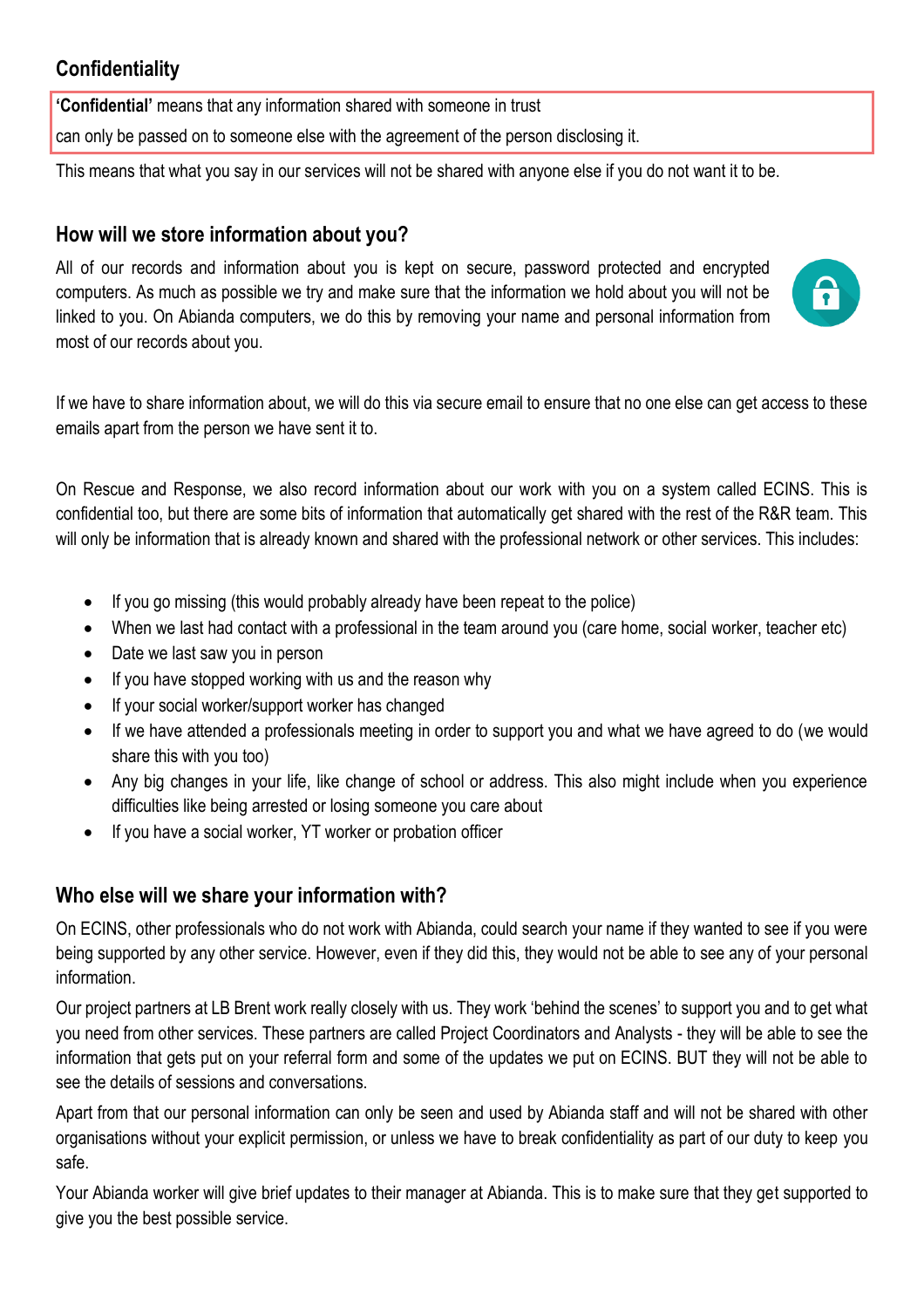Your Abianda worker will update the person who referred you about your attendance and, with your permission, give them an update on general progress and successes. They will not share any specific details of your discussions in order to keep the service confidential for you.

With your permission, your Abianda worker will also talk to your referring agent about any worries that they might have about you that they might be able to help with, like support with housing, education, counselling, going to appointments with you, and difficulties you might be facing in your life generally.

We will use evidence form our work together (monitoring and evaluation data) to prove that our services are effective. This will be shared with funders of the service and used in external reports and evaluations and on our website. You and other young women will never be identified.

# **Breaking confidentiality**

Apart from what we have talked about above, we do not share your information with anyone without consent unless the law and our policies require us to do so. There are some rare occasions when we will have to share information that you give us and break the confidentiality agreement we have with you. This will need to happen when we have a legal duty to keep you safe and we are concerned:

- that you may come to harm;
- that another child, young person or adult may come to harm;
- or that a serious crime is going to be, or has been, committed;
- If you are carrying a weapon in the session.

We would share the information with your referring agent in the first instance, and sometimes with social services and/or the police. In most cases we will tell you that we are going to share the information, but sometimes we may not be able to in order to keep you or others safe or to respond quickly. Where possible we will keep you informed and include you in decisions about how and when we share information about you.

# **What are the legal requirements that we keep this information about you?**



Abianda must meet its data protection obligations under the General Data Protection Regulation ("GDPR") and the Data Protection Act 2018. We are required under the GDPR to notify you of the information contained in this privacy notice.

Under the GDPR, there are six data protection principles that Abianda must comply with. These require that the personal information we hold about you must be:

- Processed lawfully, fairly and in a transparent manner.
- Collected only for legitimate purposes that have been clearly explained to you and not further processed in a way that is incompatible with those purposes.
- Adequate, relevant and limited to what is necessary in relation to those purposes.
- Accurate and, where necessary, kept up to date.
- Kept in a form which permits your identification for no longer than is necessary for those purposes.
- Processed in a way that ensures appropriate security of the data.

Abianda is responsible for, and must be able to demonstrate compliance with, these principles. This is called accountability.